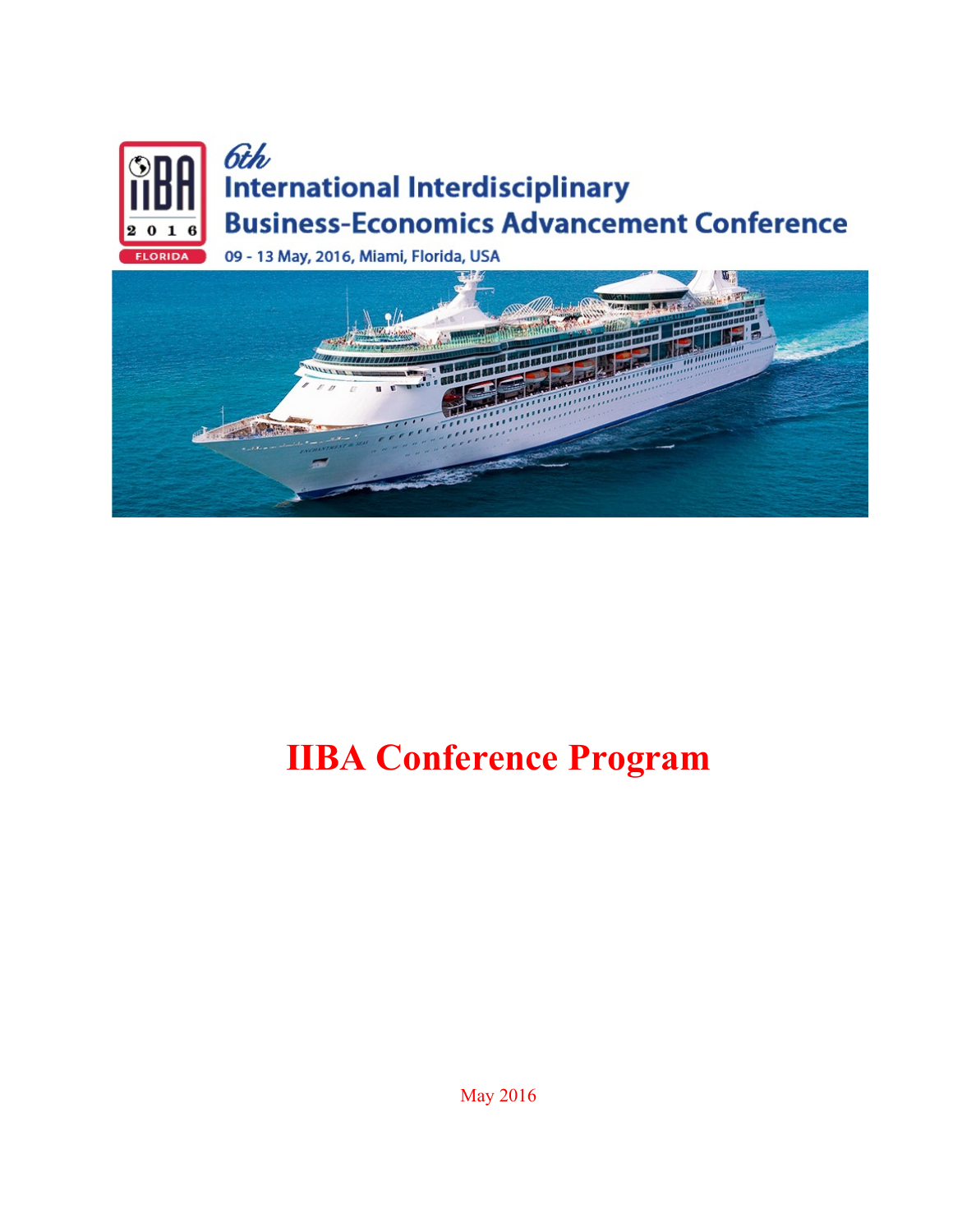| <b>Time</b>                  |          | <b>Activity</b>                                                                                                          | <b>Place</b>        |  |
|------------------------------|----------|--------------------------------------------------------------------------------------------------------------------------|---------------------|--|
| <b>Monday, May 9, 2016</b>   |          |                                                                                                                          |                     |  |
| 11:00 AM                     | 2:30 PM  | Boarding                                                                                                                 | Miami, Florida, USA |  |
| 6:30 PM                      | 7:30 PM  | Welcome Reception                                                                                                        | Spotlight Lounge    |  |
| 7:30 PM                      | 8:30 PM  | Keynote Speak:<br><b>Designing Tourism Places: The New Science of</b><br>Tourism Experiences by Dr. Daniel R. Fesenmaier | Spotlight Lounge    |  |
| <b>Tuesday, May 10, 2016</b> |          |                                                                                                                          |                     |  |
| 8:30 AM                      | 12:20 PM | Registration                                                                                                             | Conference Center   |  |
| 9:00 AM                      | 10:40 AM | Session 1.1                                                                                                              | Conference Room     |  |
| $9:00$ AM                    | 10:40 AM | Session 1.2                                                                                                              | Spotlight Lounge    |  |
| 10:40 AM                     | 11:00 AM | Coffee Break*                                                                                                            | Each Meeting Room   |  |
| 11:00 AM                     | 12:20 PM | Session 2.1                                                                                                              | Conference Room     |  |
| 11:00 AM                     | 12:20 PM | Session 2.2                                                                                                              | Spotlight Lounge    |  |
| 12:20 PM                     | 2:00 PM  | Lunch                                                                                                                    | Windjammer Cafe     |  |
| 2:00 PM                      | 11:59 PM | Enjoy your day @                                                                                                         | Nassau, Bahamas     |  |
| Wednesday, May 11, 2016      |          |                                                                                                                          |                     |  |
| 8:00 AM                      | 3:00 PM  | Enjoy your day @                                                                                                         | CocoCay, Bahamas    |  |
| 12:20 PM                     | 2:00 PM  | Lunch                                                                                                                    | Windjammer Cafe     |  |
| 3:00 PM                      | 4:20 PM  | Session 3.1                                                                                                              | Conference Room     |  |
| 3:00 PM                      | 4:20 PM  | Session 3.2                                                                                                              | Spotlight Lounge    |  |
| 4:20 PM                      | 4:40 PM  | Coffee Break*                                                                                                            | Each Meeting Room   |  |
| 4:40 PM                      | 6:40 PM  | Session 4.1                                                                                                              | Conference Room     |  |
| 4:40 PM                      | 7:00 PM  | Session 4.2                                                                                                              | Spotlight Lounge    |  |
| 7:00 PM                      | 7:45 PM  | <b>Closing Remarks, Award Ceremony &amp; Group Picture</b>                                                               | Conference Room     |  |
| Thursday, May 12, 2016       |          |                                                                                                                          |                     |  |
| 9:00 AM                      | 10:30 AM | <b>Optional Session: M3 Link &amp; AccKnowledge Training</b>                                                             | Conference Room     |  |
| 10:00 AM                     | 6:00 PM  | Enjoy your day @                                                                                                         | Key West, Florida   |  |
| Friday, May 13, 2016         |          |                                                                                                                          |                     |  |
| 7:00 AM                      | 8:00 AM  | Arriving                                                                                                                 | Miami, Florida, USA |  |

\*Cookies and beverages will be provided during the meeting in each meeting room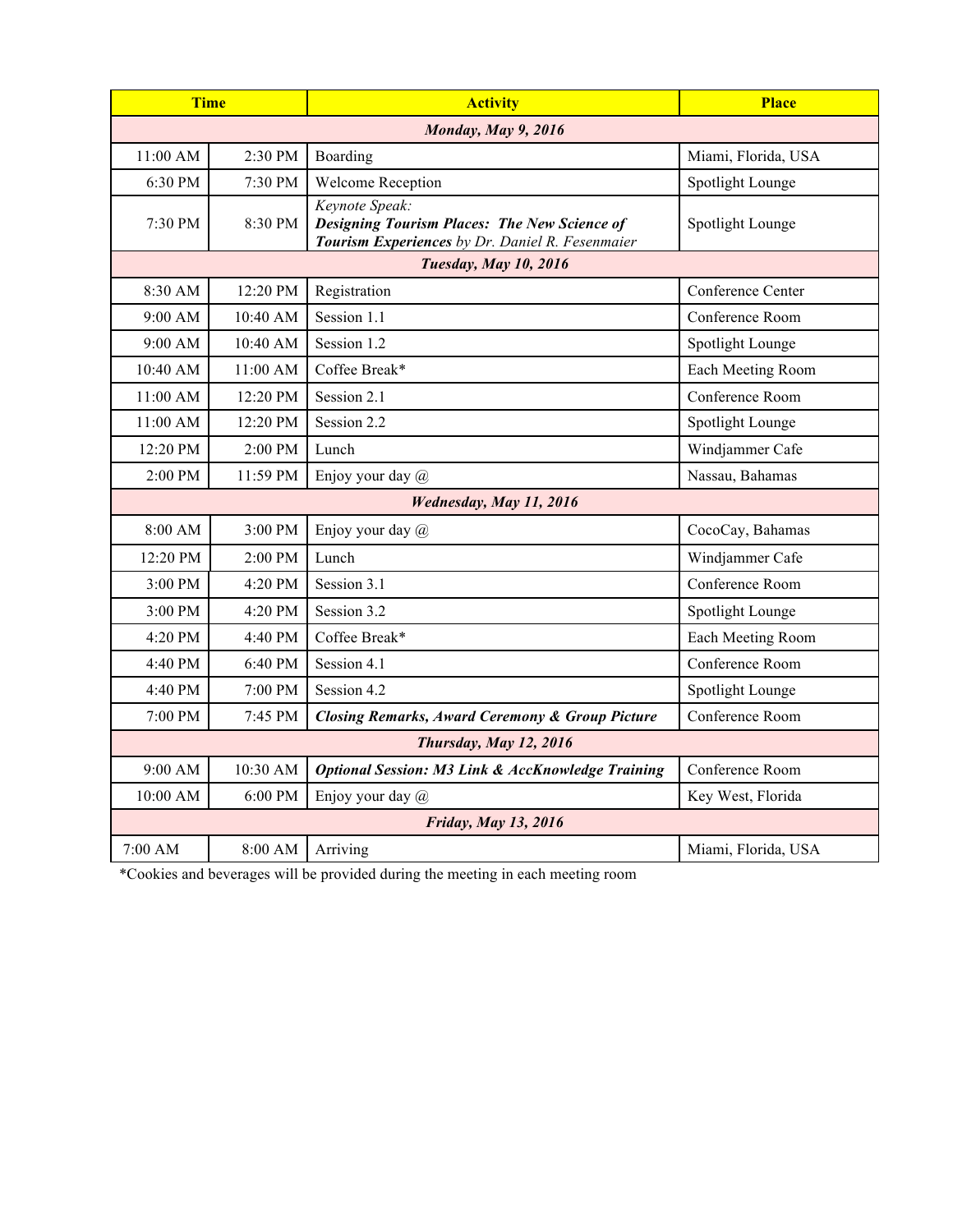|                     | <b>Tuesday, May 10, 2016</b>                                                                                                                                                                      |
|---------------------|---------------------------------------------------------------------------------------------------------------------------------------------------------------------------------------------------|
| 9:00 AM             | <b>Session Chair: Mahmut Tekin</b>                                                                                                                                                                |
| 10:40 AM            | <b>Session 1.1: Conference Room</b><br>Stock Market Valuation of Human Resource Investment: An Empirical Investigation of Firms in the FTSE                                                       |
|                     | 100                                                                                                                                                                                               |
|                     | -Taufiq Choudhry, Ranadeva Jayasekera and Krishanthi Vithana, Human Resource Management<br>The Correlation between Leadership Style, Job Satisfaction and Productive Organizational Energy: The   |
|                     | Context of Saudi Arabia<br>-Zeyad Abualhamael, Human Resource Management                                                                                                                          |
|                     | Entrepreneurial Universities Index: A Scale Development Study                                                                                                                                     |
|                     | -Mahmut Tekin, Tahsin Geckil and Ozdal Koyuncuoglu, Innovation & Entrepreneurship                                                                                                                 |
|                     | A Study on the Entrepreneurship Success Model of Students at Universities                                                                                                                         |
|                     | -Mahmut Tekin and Ertugrul Tekin, Innovation & Entrepreneurship<br>A Research on Determination of Entrepreneurship Features of Entrepreneurial Candidates of Karaman                              |
|                     | Province                                                                                                                                                                                          |
|                     | -Mehmet Ali Canbolat, Hakan Candan, Bulent Darici and Ozdal Koyuncuoglu, Innovation $\&$                                                                                                          |
|                     | Entrepreneurship                                                                                                                                                                                  |
| 9:00 AM<br>10:40 AM | <b>Session Chair: Sumaiya Zaman</b><br><b>Session 1.2: Spotlight Lounge</b>                                                                                                                       |
|                     | Determinants of Forward-looking and Risk Disclosure in Qatar                                                                                                                                      |
|                     | -Mohammed Elgammal, Khaled Hussainey and Fatma Zaki, Corporate Finance & Governance                                                                                                               |
|                     | Distributing Value Added: In Search of Socioemotional Wealth of the Family Business                                                                                                               |
|                     | -Jose L. Gallizo, Jordi Moreno and Manuel Salvador, Corporate Finance & Governance<br>Creditor Concentration, Negative Profits and Economic Natural Selection: US Airlines, 2001-8                |
|                     | -Ranadeva Jayasekera and Geoff Meeks, Corporate Finance & Governance                                                                                                                              |
|                     | Effect of Risks in Earnings Components on Cost of Equity: Evidence from Jordan                                                                                                                    |
|                     | -Moh'D Ajlouni and Khalid Bataineh, Finance & Banking                                                                                                                                             |
|                     | Can accounting ratios determine change in market share price? Spotlight on the Dhaka Stock Exchange Listed                                                                                        |
|                     | Private Commercial Banks of Bangladesh<br>-Sumaiya Zaman, Finance & Banking                                                                                                                       |
| 10:40 AM            | <b>Coffee Break</b>                                                                                                                                                                               |
|                     |                                                                                                                                                                                                   |
| 11:00 AM            |                                                                                                                                                                                                   |
| 11:00 AM            | <b>Session Chair: Mehmet Cihan Yavuz</b>                                                                                                                                                          |
| 12:20 PM            | <b>Session 2.1: Conference Room</b><br>Destination Branding in Industry 4.0: Enhancing Brand Experience Systems by Using Digital Touch Points                                                     |
|                     | -Mehmet Cihan Yavuz, E-Business & IT                                                                                                                                                              |
|                     | Exploring the Determinants of Administrative Service Consequence and Efficiency from Online G2C<br>Interaction Data: An Innovative Analytic Method and Its Empirical Application                  |
|                     | -Nan Zhang and Qitian Tan, $E$ -Business & IT                                                                                                                                                     |
|                     | A Rush's Live Broadcast May Demo Top the Search Engine Results Page (SERP) of the Flipped-Classroom<br>of Smart-Phones: "Backtest1" Thru" Backtest11" for Week1 Thru 11 Anonymous Unauthenticated |
|                     | <b>Interactive Access</b>                                                                                                                                                                         |
|                     | -Avi Rushinek and Sara Rushinek, E-Business & IT                                                                                                                                                  |
|                     | Tele-Teach Demo Extends On-Site Classrooms for Free WWW Clouds: A Rush's Live Broadcast May Do It                                                                                                 |
|                     | Yourself (DIY) MOOCs Repurposing Surveillance PTZ-Cam Audit, Training & Testing-No IT Support<br>Needed (No-Marginal Cost)                                                                        |
|                     | -Avi Rushinek and Sara Rushinek, E-Business & IT                                                                                                                                                  |
| 11:00 AM            | <b>Session Chair: Hasnat Dewan</b>                                                                                                                                                                |
| <b>12:20 PM</b>     | <b>Session 2.2: Spotlight Lounge</b><br>A Review of the Quality of Life and Other Composite Country Performance Indices: How useful are they?                                                     |
|                     | -Hasnat Dewan, Economics                                                                                                                                                                          |
|                     | The Output Responses to Fiscal Impulses: A Nonlinear Approach for the Case of Turkey                                                                                                              |
|                     | -Aysen Arac, Economics                                                                                                                                                                            |
|                     | An Analysis for Global Competitiveness of the United States                                                                                                                                       |
|                     | -Ahmet Incekara and Elif Haykir Hobikoglu, Economics<br>The Efficiency of the Keynesian Fiscal and Monetary Policies and Their Relevance in Today's Economic                                      |
|                     | Conjuncture                                                                                                                                                                                       |
| 12:20 PM            | -Ozlen Hic, Economics<br><b>Lunch</b>                                                                                                                                                             |